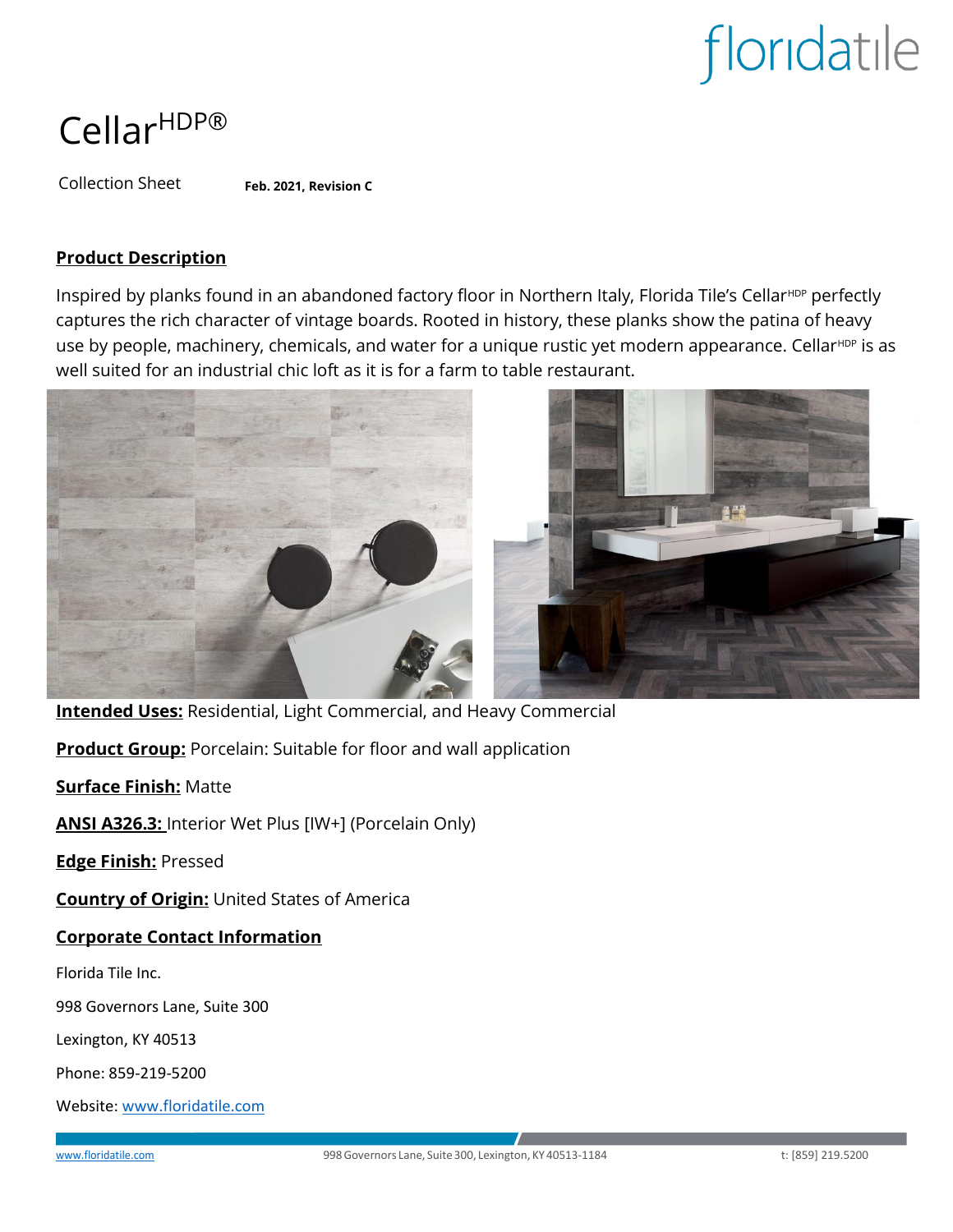### **Format, Thickness, and Caliber**

| Porcelain Tile |               |  |  |  |
|----------------|---------------|--|--|--|
| 8"x36"         |               |  |  |  |
| Caliber        | Avg Size (mm) |  |  |  |
| O              | 197.6x897.2   |  |  |  |
| 1              | 198.0x899.0   |  |  |  |
| $\overline{2}$ | 198.4x900.8   |  |  |  |
| 3              | 198.8x902.6   |  |  |  |
| 4              | 199.2x904.4   |  |  |  |
| 5              | 199.6x906.2   |  |  |  |
| 6              | 200.0x908.0   |  |  |  |
| 7              | 200.4x909.8   |  |  |  |
| 8              | 200.8x911.6   |  |  |  |

| <b>Mosaics</b> |               |  |         |               |  |  |
|----------------|---------------|--|---------|---------------|--|--|
| M2X12HFR       |               |  | M1X4STK |               |  |  |
| Caliber        | Avg Size (mm) |  | Caliber | Avg Size (mm) |  |  |
|                | 299x542       |  |         | 299x314       |  |  |

| <b>ITEM#</b>   | <b>THICKNESS[MM]</b> | <b>COLOR NAME</b> |
|----------------|----------------------|-------------------|
|                |                      |                   |
| CFTI343108X36  | 10                   | <b>BLEACH</b>     |
| CFTI343108X36A | 9                    | <b>BLEACH</b>     |
| CFTI343168X36  | 10                   | <b>CHAR</b>       |
| CFTI343168X36A | 9                    | <b>CHAR</b>       |
| CFTI343278X36  | 10                   | <b>MELD</b>       |
| CFTI343278X36A | 9                    | <b>MELD</b>       |
| CFTI343988X36  | 10                   | <b>TONE</b>       |
| CFTI343988X36A | 9                    | <b>TONE</b>       |

 $\mathcal{L}$  . The same  $\mathcal{L}$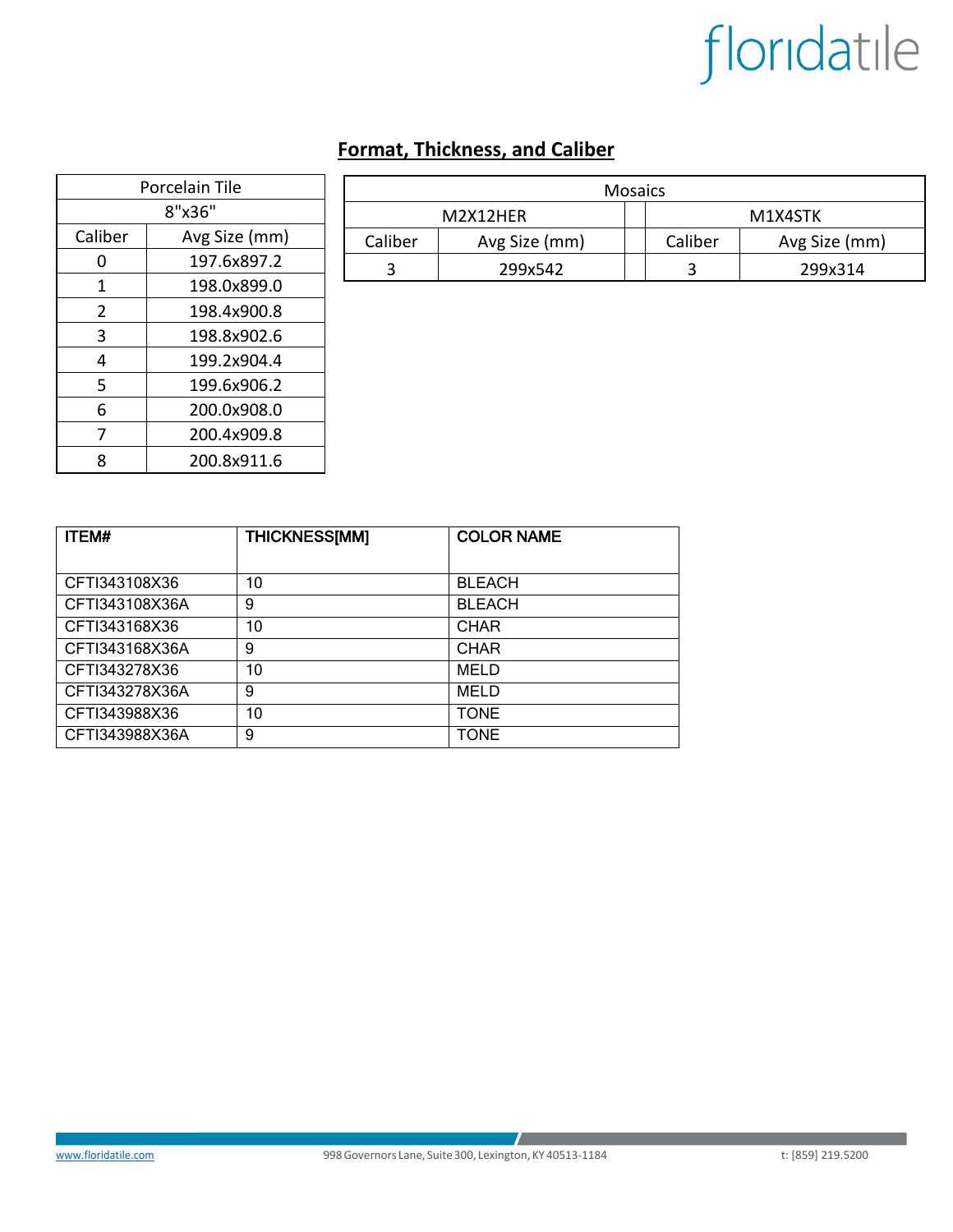### **Technical Data**

| <b>Technical Characteristics</b>       | <b>Test Method</b><br>(ASTM) | <b>ANSI A137.1</b>                     | <b>Series Average Values</b> |
|----------------------------------------|------------------------------|----------------------------------------|------------------------------|
| <b>Water Absorption</b>                | C <sub>373</sub>             | $\leq$ 0.5 % (Porcelain)               | Conforms                     |
|                                        |                              | 7.0% < Value ≤20.0% (Ceramic)          | Conforms                     |
| <b>Breaking Strength</b>               | C648                         | $\geq$ 250 lb <sub>f</sub> (Porcelain) | $\geq$ 460 lb <sub>f</sub>   |
|                                        |                              | $\geq$ 125lb <sub>f</sub> (Ceramic)    | $\geq$ 150 lb <sub>f</sub>   |
| Linear Thermal Expansion               | C372                         | Not Required                           | Conforms                     |
| <b>Thermal Shock Resistance</b>        | C484                         | No sample must show visible signs      | Conforms                     |
| <b>Chemical Resistance</b>             | C650                         | Not Required                           | Conforms                     |
| Stain Resistance                       | C1378                        | Not Required                           | Conforms                     |
| Freeze/Thaw Resistance                 | C1026                        | No sample must show visible signs      | Conforms                     |
| <b>Bond Strength</b>                   | C482                         | $\geq$ 50 PSI (0.34 MPa)               | Conforms                     |
| Shade Variation                        | ANSI 137.1                   | Manufacturer Statement                 | V4 Random Variation          |
| <b>Thickness</b>                       | C499                         | Max Range 0.040" (1.02 mm)             | $max \pm 0.030$ inch         |
| <b>Surface Hardness</b>                | <b>Mohs Scale</b>            | As Reported                            | 7 Mohs (porcelain only)      |
| Warpage Edge                           | C485                         | Porcelain                              | Conforms                     |
|                                        |                              | Ceramic                                | Conforms                     |
| Warpage Diagonal                       | C485                         | Porcelain                              | Conforms                     |
|                                        |                              | Ceramic                                | Conforms                     |
| Dynamic Coefficient of Friction (DCOF) | A326.3                       | $\geq$ 0.42 (Internal Wet Environment) | Pass (Porcelain Only)        |

 $\mathcal{L}$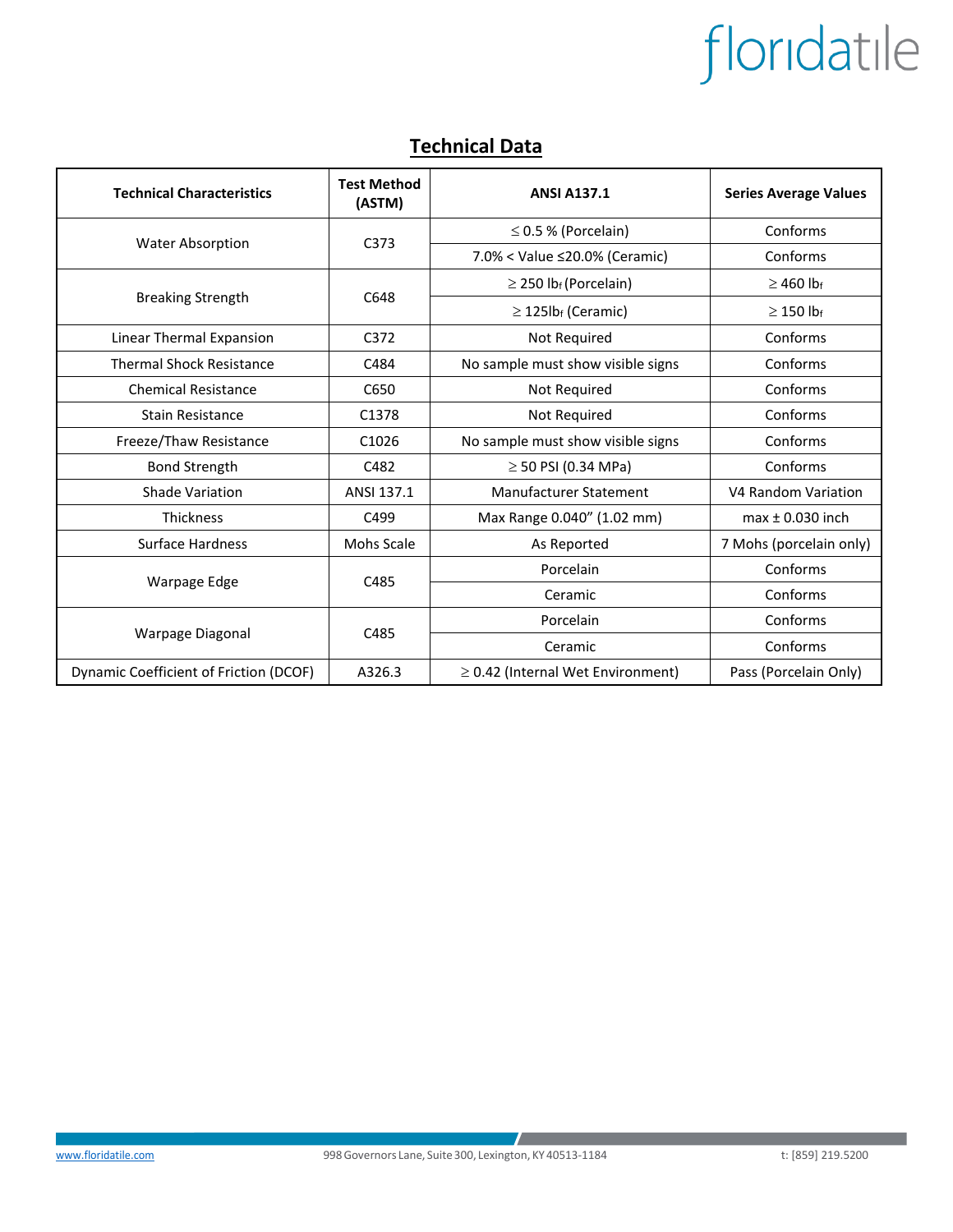### **Collection Color Variations**

Bleach



#### Char



Meld



Tone



 $\mathcal{L}$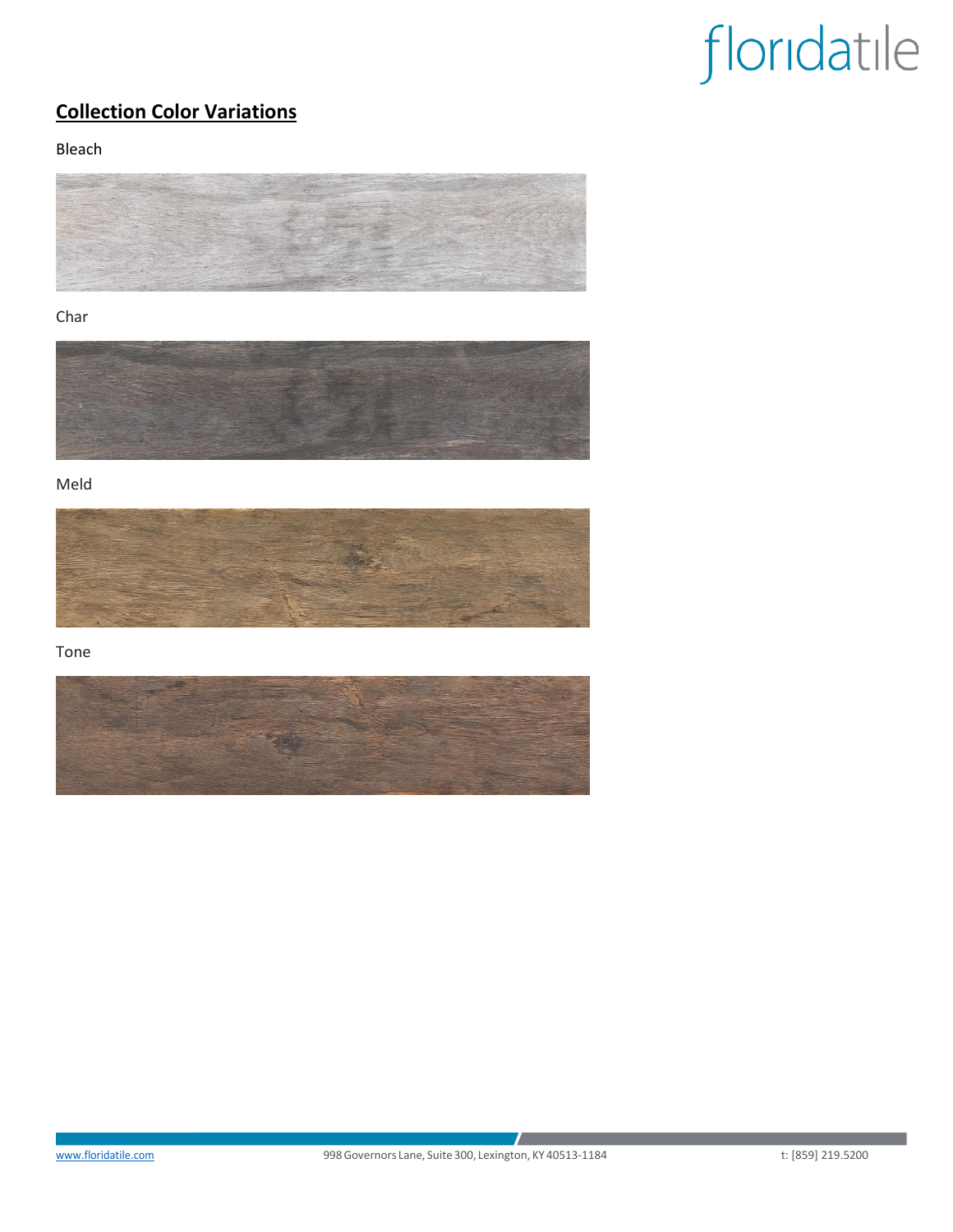### **Certifications**

- Recycle Content: 40% pre consumer
- Greensquared Certification
- Greenguard Gold Certification
- Health Product Declaration
- Safety Data Sheet
- Environmental Product Declaration



### **General Tile Installation**

The following information is a general ceramic tile installation guide. Every application is unique to the end user's desire. For specific guideline on a particular application, please consult an experienced tile installer or the TCNA handbook.

#### *Substrate Requirements*

- Maximum Allowable Deflection for Floor Systems and Substrates
	- $\circ$  Floor systems, whether wood framed or concrete, over the tie will be installed using the appropriate TCNA method, according to the "Floor Tiling Installation Guide" shall be in conformance with the International Residential Code (IRC) for residential application and International Building Code (IBC) for commercial applications.
	- o For ceramic tile installations over framed floors, the maximum live load and concentrated load allowable deflection should not exceed L/360.
		- L is the clear span length of the supporting member per applicable building code
	- o For natural stone installations over framed floors, the maximum live load and concentrated load allowable deflection should not exceed L/720.
- Natural Stone Tile Installations on Post-Tensioned Concrete
	- $\circ$  TCNA installation method is the only method for installing natural stone tile over post-tensioned slabs, above ground or on ground since dynamic movement of post-tensioned slabs have been proven to be problematic for directly bonded natural stones.
- Proper Spacing for Wood Subflooring and Wood Underlayment
	- $\circ$  Plywood subflooring, OSB subflooring, and plywood underlayment should be installed with proper spacing between the sheet (usually 1/8<sup>th</sup> in., unless specified otherwise per wood manufacturer).
- Natural Stone Tile Installations Over Wood Substrates
	- o Two layers of structural wood panels are required on floors to receive stone tiles when backer board will be used as the tile substrate. The Marble Institute of America (MIA) prohibits installation of stones over single-layer wood floor systems under backer board because of the discontinuity of the system seams between subfloor panels.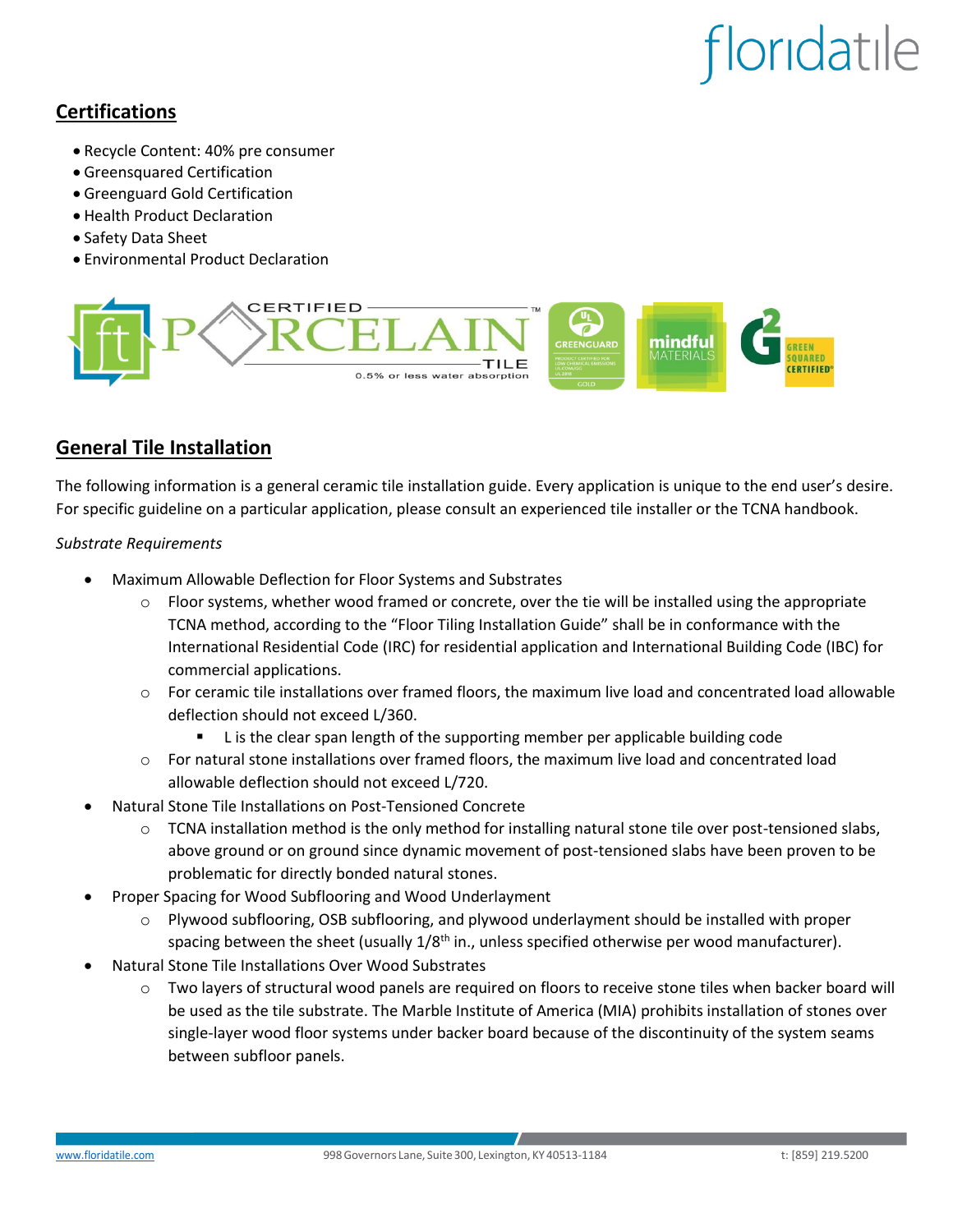- Natural Stone Tile Installation Over Frame Construction
	- o Strongbacks, bridging, or other load-sharing members may be required within a wood framed system to reduce differential deflection between adjacent framing members. Project design professionals are responsible for determining the necessity of such.
	- Suitable substrate
		- o Plywood
			- Manufactured with fully waterproof adhesive and with an exposure durability rate of Exposure 1 of Exterior may be used on residential horizontal surface. Wood based substrates failing to meet the requirement risk expansion and contraction based on water content which can be detrimental to tile installation and are not recommended.
		- o Gypsum Board
			- **EX** A membrane and metal lath to cover the backing is recommended when specifying gypsum for setting tile in Portland cement mortar.
			- Gypsum board should NEVER be used in wet area applications except for interior application where water exposure is minimum.
		- o Concrete
			- Provide properly located control joints or other effective measures (uncoupling membrane) to prevent cracking
		- o Cementitious Backer Unit (CBU)

#### *Substrate Tolerances*

- Flatness for Ceramic Tile and Stone Tile Installations
	- $\circ$  To facilitate a tile installation that will meet ANSI finish flatness requirements or a stone installation that will meet MIA finish flatness requirements, the installation substrate must meet ANSI A108.02 and MIA's DSDM.
- General Substrate Tolerance
	- $\circ$  The finish flatness allowable deviation for ceramic tile installation is 1/4<sup>th</sup> inch in 10 feet from the required plane according to ANSI. For stone installation, the allowable deviation is 1/8<sup>th</sup> inch in 10 feet from the required plane according to MIA.
- Substrate Tolerance for Thin-Bed Methods
	- $\circ$  For cementitious bonding material, including mortar for large and heavy tiles, for tiles with edges shorter than 15 inches, the maximum allowable deviation in the tile substrate is  $1/4$ <sup>th</sup> in 10 feet with no more than  $1/16<sup>th</sup>$  inch variation in 12 inches when measured from the high points in the surface.
		- **•** For tiles with at least on edge longer than 15 inches, the maximum allowable deviation is  $1/8$ <sup>th</sup> inch in 10 feet with no more than  $1/16$ <sup>th</sup> inch variation in 24 inches when measured from the high points in the surface.
	- $\circ$  For organic/epoxy bonding material, the maximum allowable deviation in the tile substrate is 1/16<sup>th</sup> in 3 feet with no abrupt irregularities greater than 1/32 inch.

#### *Installation*

- Cutting Instructions
	- $\circ$  Florida Tile recommends all cuts to be made with a wet saw or manual cutting. Dry cutting is inadvisable due to improper use of PPE could expose the installer to harmful silica dust.
- **Setting Material** 
	- o Portland Cement Mortar Bed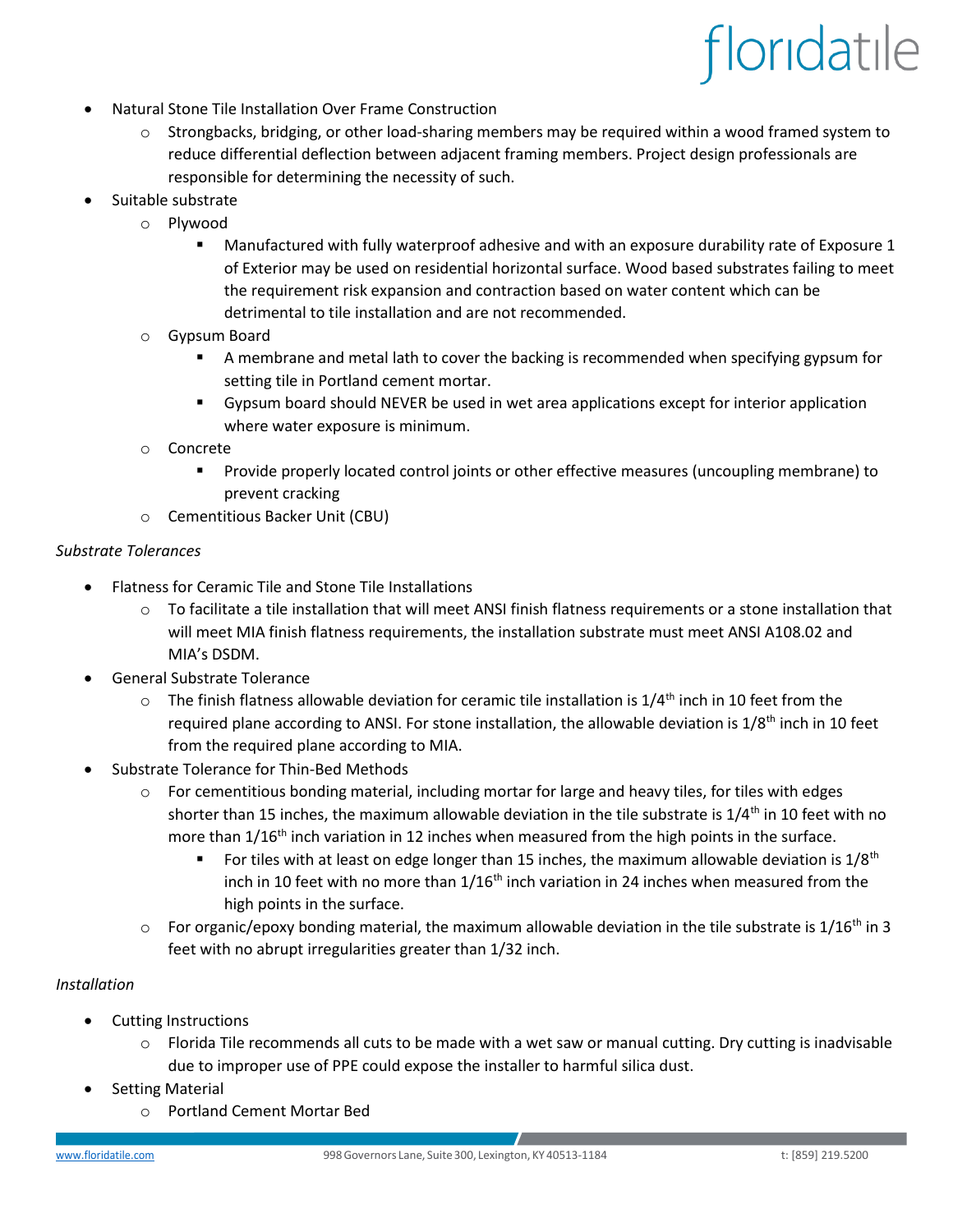- Refer to ANSI A108.1A-C and follow setting material manufacturer instructions.
- o Thin Set Method
	- **■** Refer to ANSI A108.4, A108.5, A108.9, A108.12, A108.13, and A108.17 and follow setting material manufacturer instructions.
	- Minimum Mortar Thickness: 3/32 inch
	- Maximum Mortar Thickness: 3/16 inch
- Grout Joint
	- $\circ$  Per TCNA Handbook, the minimum required joint width for ceramic tile and natural stone is 1/16 inch. Setting ceramic or stone without a grout joint of a least 1/16 inch, often referred to as a butt joint, does not provide sufficient accommodation for dynamic building movement, differential thermal expansion, or allowable variation in fabrication or manufacturing. Florida Tile recommends a minimum 3/16 inch grout joint for all calibrated, ceramic tile and natural stone installations and 1/8 inch grout joint for rectified tiles.
- Offset (Brick) Patterns
	- $\circ$  The TCNA Handbook recommends no more than a 33% offset and a wider grout joint for offset installations of tile larger than 15" on the longest side. This is because all tiles are higher in the middle than at the edges. When the highest point (middle) of one tile is next to the lowest point (edge) of the tile next to it, unacceptable lippage can result. Florida Tile is aware that many installers wish to use tiles (especially 12"x24" tiles) in brick patterns with a 50% offset. Typically, our tiles are flatter than those of our competitors and better suited for this type of application. Florida Tile encourages installers to follow the TCNA Handbook recommendations. If an offset greater than 33% is specified, specifier and owner must approve mock-up and lippage. TCNA handbook recommends a minimum 1/8 inch grout joint for rectified tiles and a minimum 3/16 inch grout joint for calibrated tiles.
- Wet Area Applications
	- $\circ$  For grouting tiles in wet area applications, epoxy grout or polymer modified grout is highly recommended.
		- Unmodified grout is NOT recommended since water can penetrate the grout and get into the body of the tile. This is particularly a nuisance for non-porcelain tile since the body of the tile will get wet and darken.
	- $\circ$  Due to the nature of the material, ceramic and porcelain tile will absorb water. The structure of the tile determines the amount of water the material will absorb. Thus, proper waterproofing methods and drainage systems need to be in place for a successful wet area installation. If water penetrates behind shower tiles, it soaks into the body and changes the color of the tile. This is common for ceramic tile due to its high absorption rate. Water penetration could be the result of a leak in the shower, damaged corner joints, leaking taps, or missing grout (grout not being flushed with the surface of the tile). A leak in the shower is a serious problem and can quickly get worse. Once repaired, the tiles will dry naturally, and the tile color will return to normal
- Sealer/Impregnators
	- $\circ$  It is not recommended to seal glazed tile. However, grout joints should be sealed to prevent staining.
	- $\circ$  It is common practice to treat natural stone tile with impregnators. Impregnators and sealers are not the same. Impregnators are formulated to allow the transmission of vapor, which maintains the breathability of the stone. Sealers form a protective layer on the surface of the stone tile. Sealers and impregnators can cause undesirable color alteration, usually darkening. Please refer the manufacturer's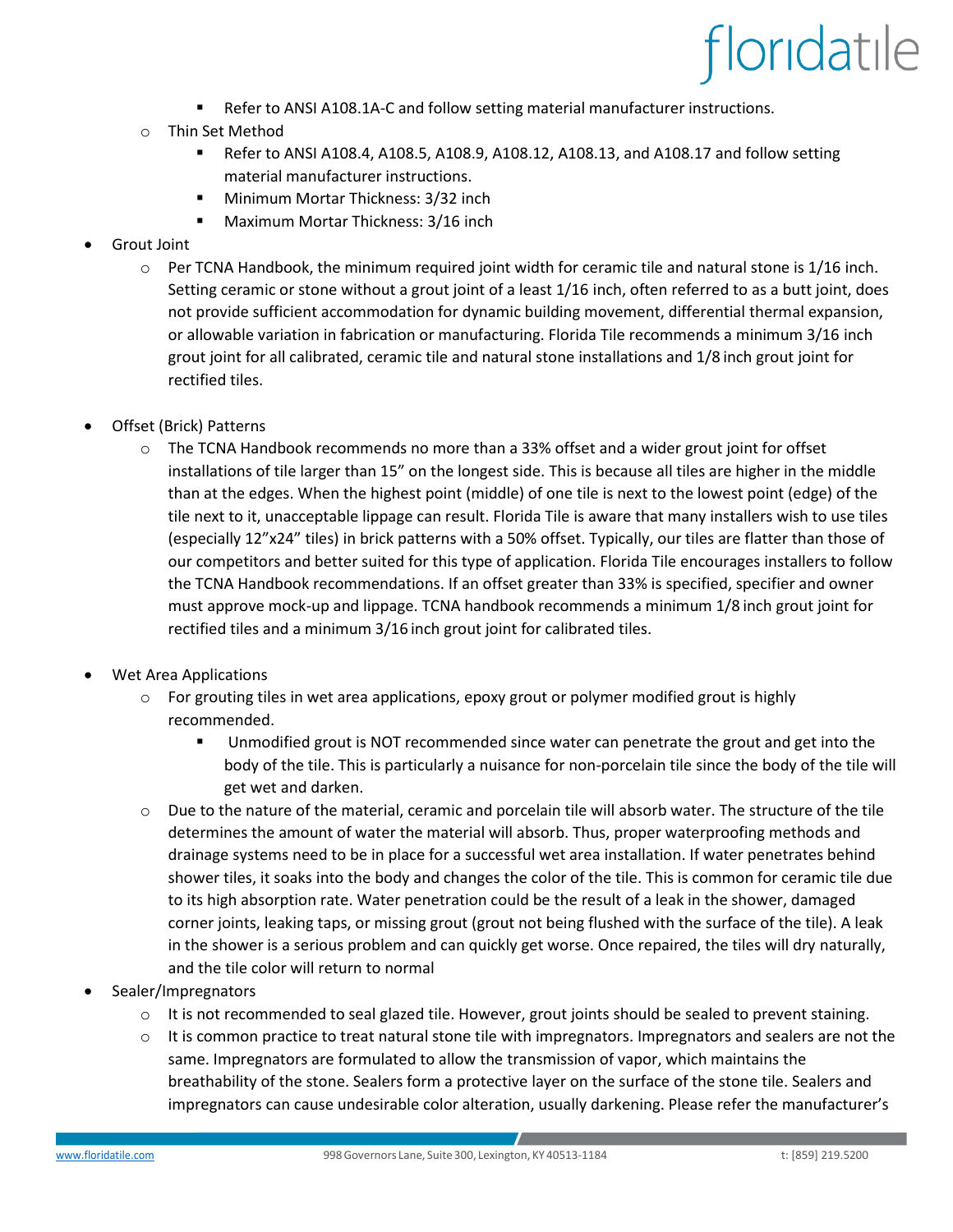instructions when applying either the sealer or impregnator solution. Always test a small area to make sure desired results can be obtained.

### **Care and Maintenance**

#### *Initial Cleaning*

The most important cleaning a tile will receive is during installation. The number one issue with cleaning tile is grout haze which is caused when water that contains trace amounts of grout or setting material is allowed to dry on the surface of the tile. Grout haze can be recognized when the installed tile has varying amounts of gloss when viewed from an angle or when dirt adheres to the tile easily and is difficult to remove.

Care must be taken to completely remove all traces of grout from the surface of the tile during installation. When being installed, use a diluted, neutral pH detergent cleaner followed by a thorough rinse with water until no cloudiness is apparent. When the tile is dirt-free, dry the surface with a clean towel.

Once this grout haze has been allowed to cure on the surface of the tile, it will not be removed with damp mopping or steam cleaning. Additional scrubbing using a nylon scrubbing pad or, a rotary buffer with a nylon pad for large areas, and a grout haze remover is recommended.

It is imperative to follow the manufacturer's instructions when using a grout haze remover. Florida Tile does not advise the use of "acid washing" for cleaning grout haze. Acid can react with the grout and leave a white film that is very difficult to remove and may structurally weaken the grout joint. If the use of a nylon scrubbing pad is not sufficient to remove the grout haze, a mild solution of sulfamic or phosphoric acid (NOT hydrofluoric) will not harm the tile and can be used for cement-based (non-epoxy) grouts by closely following the manufacturer's recommendations, including thorough rinsing. If an epoxy-based grout is used, the grout manufacturer will have suggestions for removing epoxy grout haze.

After installation, tile should be protected from foot traffic until grout has had time to fully cure. Consult grout packaging or the grout manufacturer for specific time required to set. Typically, this is done using cardboard, construction paper, plywood, or similar covering to shield tile. Florida Tile does not recommend plastic for this purpose as it does not allow air to reach the surface of the grout and can become slippery when wet.

#### *Routine Maintenance*

It is important to clean up spills and stains quickly. For routine maintenance, vacuum, dry mop, or sweep debris from the tile to prevent surface abrasion on the tile. Routine sponging or wet mopping with a diluted neutral pH detergent is usually sufficient for cleaning tile. Do not use cleaners with oils, soaps, or fats in the ingredients as these can build up on the surface of the tile over time and attract more dirt.

Mechanically remove sticky residue such as chewing gum or stickers with a putty knife or spatula before cleaning. For food or grease stains, de-greasing cleaners are accepted but should be tested on a small surface area prior to use. This will ensure the cleaner does not react with the tile or grout as they are alkaline in composition. Abrasive cleaners should be used sparingly and rinsed thoroughly with clean water after use.

Florida Tile recommends using commercial cleaners specifically designed for porcelain tiles and/or natural stone, depending on the installation type, for routine maintenance. Refer to manufacturer's instructions for concentration of each product and when/how to use them.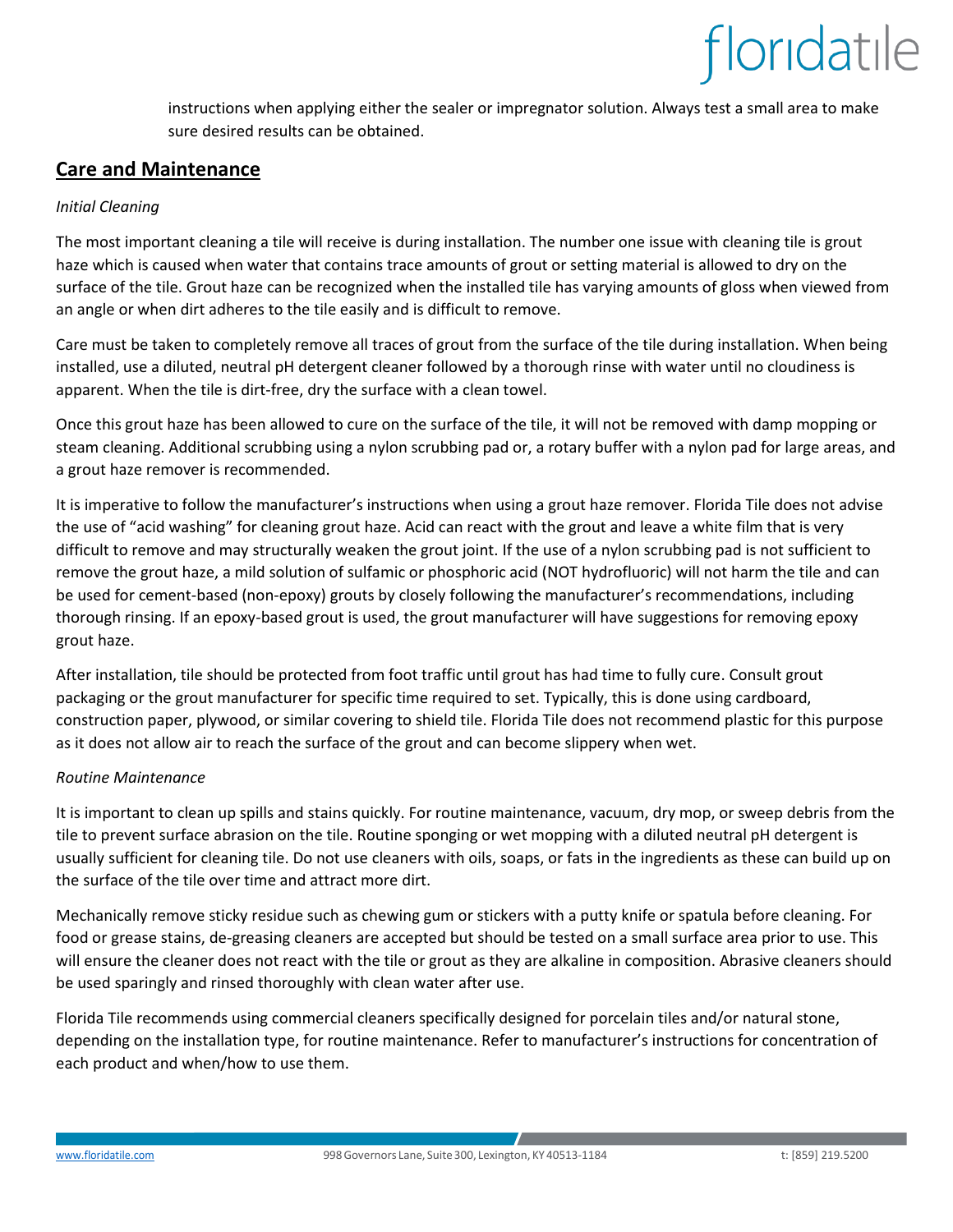#### *Heavy Duty Maintenance*

Tougher stains such as lipstick, oil-based paint, wax, etc., may require the use of a poultice which contains gentle abrasives that can remove the stain. A poultice is available at most tile retailers and is made into a paste with the addition of water. Care must be taken to ensure that the area where the poultice was applied is thoroughly rinsed. A nylon scrubbing pad or soft bristle brush can assist removing stubborn stains in combination with these cleaners.

Hard water deposits can form on tile when it is routinely in contact with water containing minerals. The best way to prevent hard water buildup is by using a squeegee to remove water and then drying with a towel. Once hard water stains form, a chemical cleaner designed for hard water must be used.

Florida Tile has not tested all chemical cleaners with tile; before any cleaner is used for the first time, it is recommended to try it in an inconspicuous location on the tile to make sure it does not harm the tile or the grout. Porcelain is very durable and should not react to most chemical cleaners.

#### *Commercial Cleaning Techniques*

Properly maintained tile floors should not require the use of rotary buffing or polishing equipment. This equipment can wear the surface of the floor over time and should not be a part of a regular cleaning regimen. Steam cleaners can be used on particularly dirty floors and should not harm the tile. Be mindful, however, that steam cleaning will not remove chemically attached stains like grout haze and hard water deposits. Consult a knowledgeable tile-cleaning specialist for unusual cleaning situations.

#### **Florida Tile, Inc. Limited Warranty**

#### **Florida Tile, Inc. ("Florida Tile") makes the following limited warranty with respect to its products:**

**Florida Tile Products:** Florida Tile warrants Florida Tile branded tile products and all other products manufactured by Florida Tile ("Florida Tile Products") to meet or exceed the applicable requirements of American National Specifications Institute, Specification ANSI A137.1-2012. Florida Tile further warrants Florida Tile Products to conform to any specific physical properties stated in Florida Tile's then-current product literature, and to be reasonably free from manufacturing defects.

**Residential Lifetime Warranty:** The warranty set forth above for Florida Tile Products installed in a residence will remain in effect for as long as the original purchaser owns his or her home and is non-transferable.

**Commercial Warranty:** Florida Tile defines a commercial installation as any structure other than a dwelling occupied by the owner of the tile. The warranty set forth above for Florida Tile Products installed in a commercial installation will extend for a period of 18 months from the date of shipment of the product.

**Third Party Products:** Any and all products sold by Florida Tile other than Florida Tile Products as defined above ("Third Party Products") shall be sold subject to the manufacturer's express warranties. Florida Tile makes no other warranty with respect to Third Party Products.

#### **Warranty Limitations:**

The warranty set forth above is Florida Tile's sole and exclusive warranty, and Florida Tile expressly disclaims any and all other warranties, express or implied, including without limitation any warranty of merchantability or fitness for a particular purpose. Florida Tile will provide replacement tile or refund the purchase price at Florida Tile's sole discretion